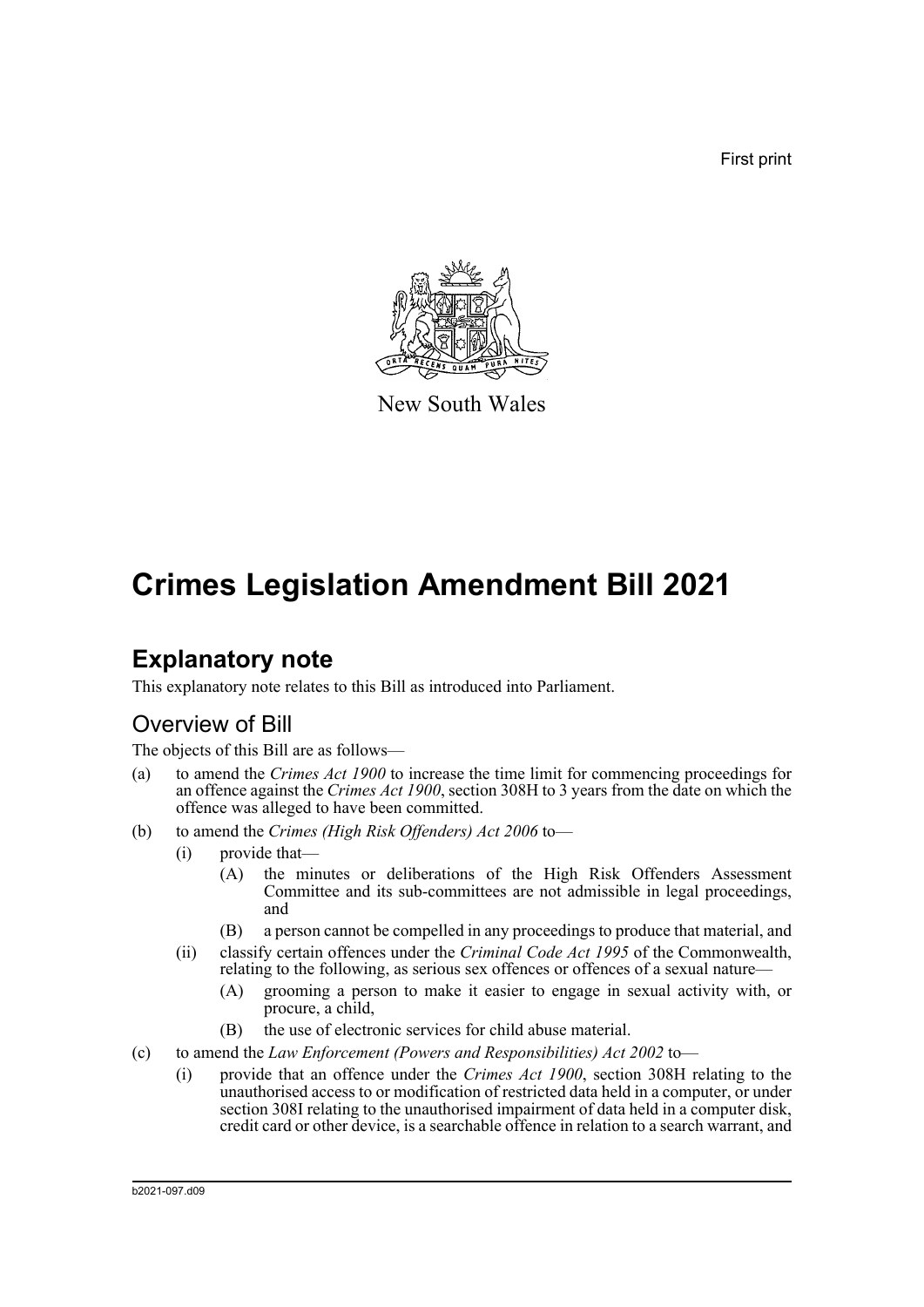- (ii) enable particular warrants to be applied for by email for a trial period of 2 years, and
- (iii) allow any police officer to take a person who has been arrested under the *Law Enforcement (Powers and Responsibilities) Act 2002*, section 99 before an authorised officer to be dealt with according to law,
- (d) to amend the *Surveillance Devices Act 2007* to clarify the requirements for applying for a surveillance device warrant,
- (e) to amend the *Terrorism (High Risk Offenders) Act 2017* to provide that—
	- (i) the minutes or deliberations of the High Risk Offenders Assessment Committee and its sub-committees are not admissible in legal proceedings, and
	- (ii) a person cannot be compelled in any proceedings to produce that material,
- (f) to amend the *Terrorism (Police Powers) Act 2002* to extend the operation of particular preventative detention orders and prohibited contact orders, and allow applications for preventative detention orders and prohibited contact orders, until 16 December 2023.

#### Outline of provisions

**Clause 1** sets out the name, also called the short title, of the proposed Act.

**Clause 2** provides for the commencement of the proposed Act on the date of assent to the proposed Act.

#### **Schedule 1 Amendments**

**Schedule 1.1** amends the *Crimes Act 1900*, section 308H to increase the time limit for commencing proceedings for an offence relating to the unauthorised access to or modification of restricted data held in a computer from 12 months to 3 years from the date on which the offence was alleged to have been committed.

**Schedule 1.2[1]** amends the *Crimes (High Risk Offenders) Act 2006*, section 5(1)(b4) and (b5) to classify certain offences under the *Criminal Code Act 1995* of the Commonwealth, relating to the following, as serious sex offences-

- (a) grooming a person to make it easier to engage in sexual activity with, or procure, a child,
- (b) the use of electronic services for child abuse material.

**Schedule 1.2[2]** amends the *Crimes (High Risk Offenders) Act 2006*, section 5(2)(h3) and (h4) to classify certain offences under the *Criminal Code Act 1995* of the Commonwealth, relating to the possession or control of child abuse material, as offences of a sexual nature. The amendment also omits references to repealed provisions of the Commonwealth Criminal Code. **Schedule 1.2[4]** inserts a consequential savings provision.

**Schedule 1.2[3]** inserts proposed section 28B into the *Crimes (High Risk Offenders) Act 2006* to provide that—

- (a) the minutes or deliberations of the High Risk Offenders Assessment Committee and its sub-committees are not admissible in legal proceedings, and
- (b) a person cannot be compelled in any proceedings to produce that material.

**Schedule 1.3[1]–[3]** amend the definition of *searchable offence* under the *Law Enforcement (Powers and Responsibilities) Act 2002*, section 46A to include an offence under the *Crimes Act 1900*, section 308H relating to the unauthorised access to or modification of restricted data held in a computer or under section 308I relating to the unauthorised impairment of data held in a computer disk, credit card or other device.

**Schedule 1.3[4]** inserts proposed section 60A into the *Law Enforcement (Powers and Responsibilities) Act 2002* to enable applications for warrants to be made by email for a trial period of 2 years.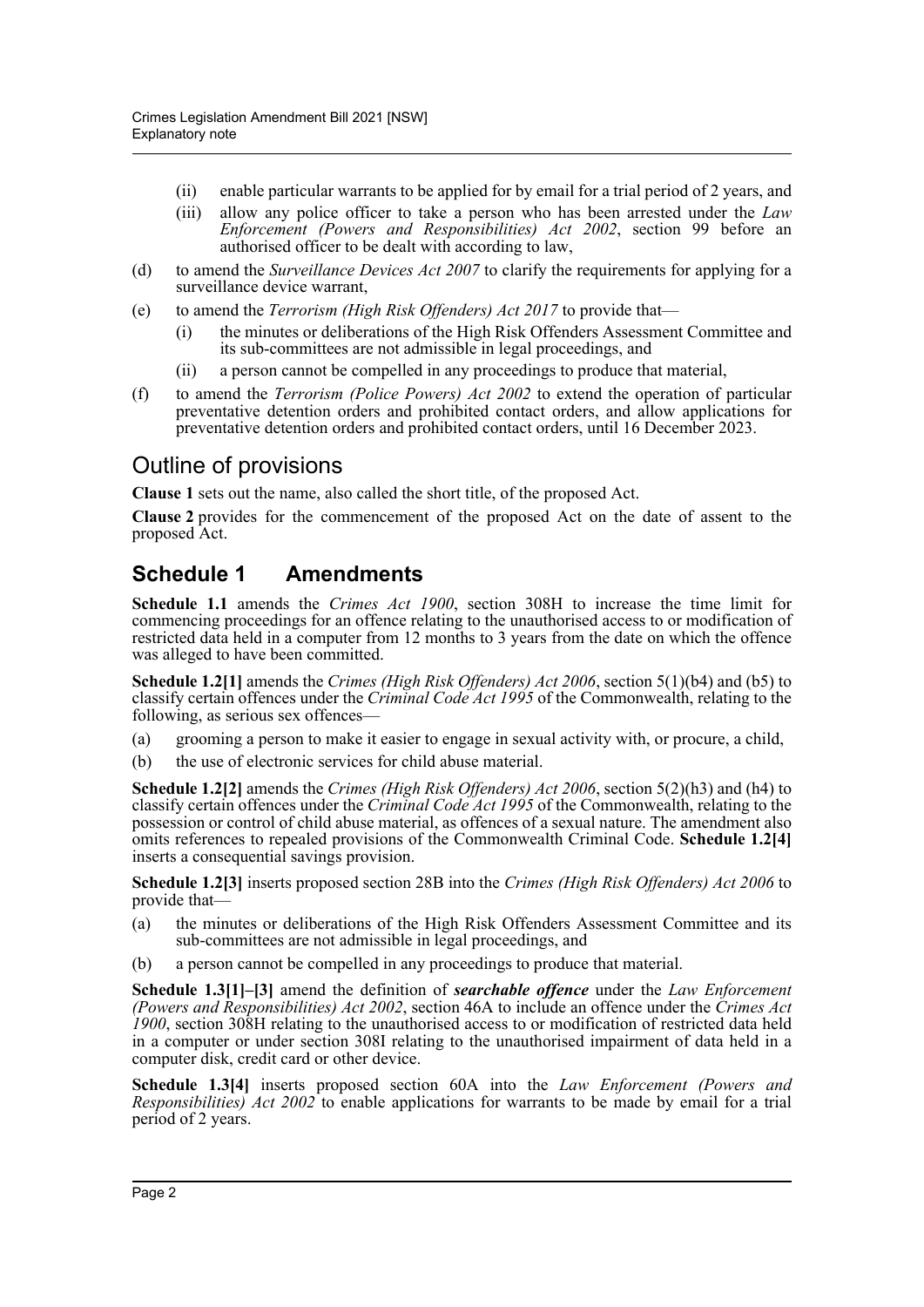**Schedule 1.3[5]** amends the *Law Enforcement (Powers and Responsibilities) Act 2002*, section 99 to clarify that any police officer may take a person who has been arrested under that section before an authorised officer to be dealt with according to law. **Schedule 1.3[6]** makes a consequential amendment.

**Schedule 1.4[2]** amends the *Surveillance Devices Act 2007*, section 17 to provide that an application for a surveillance device warrant must be in the form of an affidavit, and clarifies the information that must be included in the affidavit. The amendment also provides that an urgent application may be made in a form other than an affidavit, and clarifies the information that must be included in an urgent application. **Schedule 1.4[1]**, **[3]** and **[4]** make consequential amendments.

**Schedule 1.5** inserts proposed section 71B into the *Terrorism (High Risk Offenders) Act 2017* to provide that—

- (a) the minutes or deliberations of the High Risk Offenders Assessment Committee and its sub-committees are not admissible in legal proceedings, and
- (b) a person cannot be compelled in any proceedings to produce that material.

**Schedule 1.6** amends the *Terrorism (Police Powers) Act 2002*, section 26ZS to—

- (a) extend the operation of particular preventative detention orders and prohibited contact orders until 16 December 2023, and
- (b) allow applications for preventative detention orders and prohibited contact orders until 16 December 2023.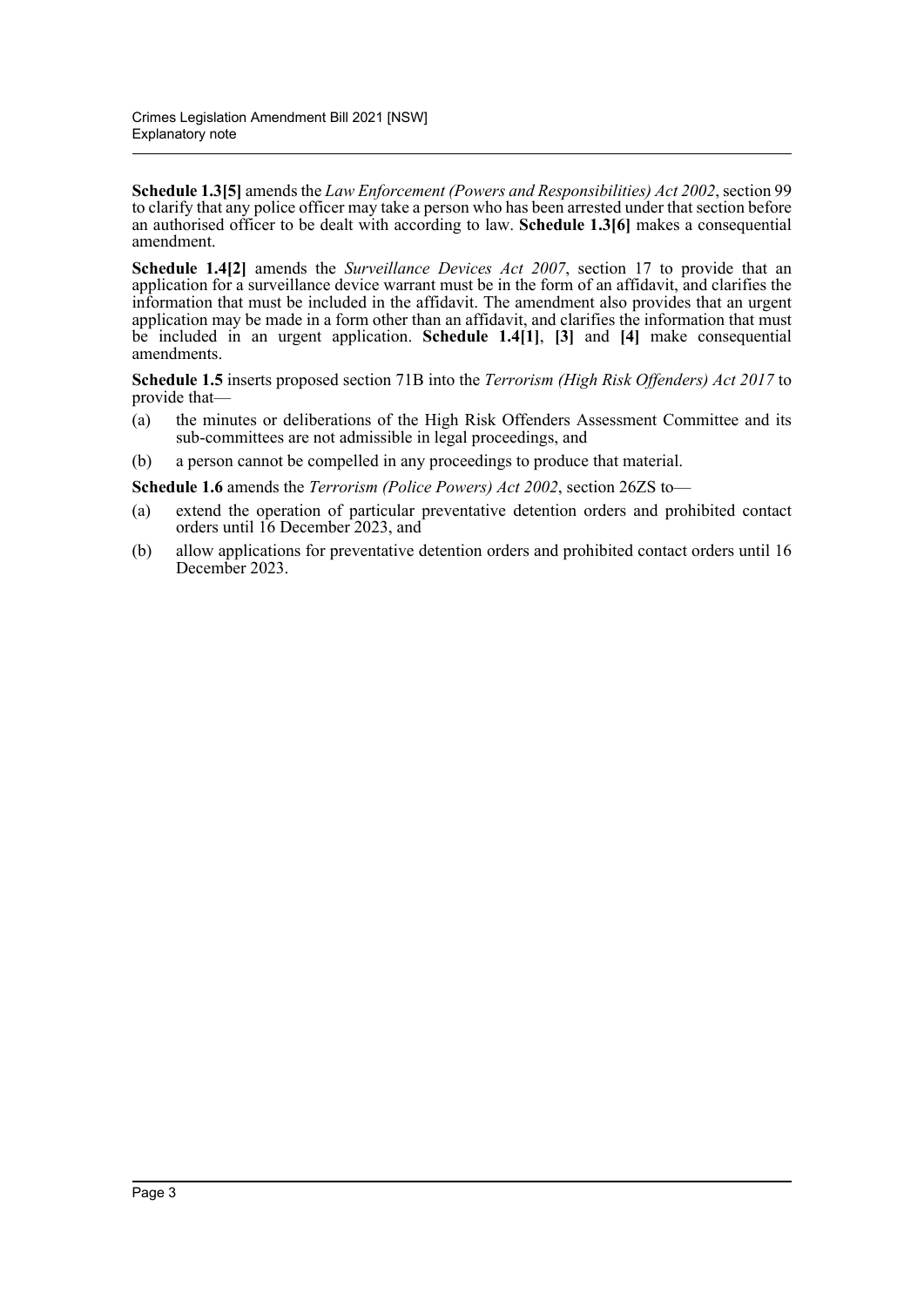First print



New South Wales

# **Crimes Legislation Amendment Bill 2021**

## **Contents**

|                   |   |                   | Page |
|-------------------|---|-------------------|------|
|                   | 1 | Name of Act       |      |
|                   |   | 2 Commencement    | ◠    |
| <b>Schedule 1</b> |   | <b>Amendments</b> |      |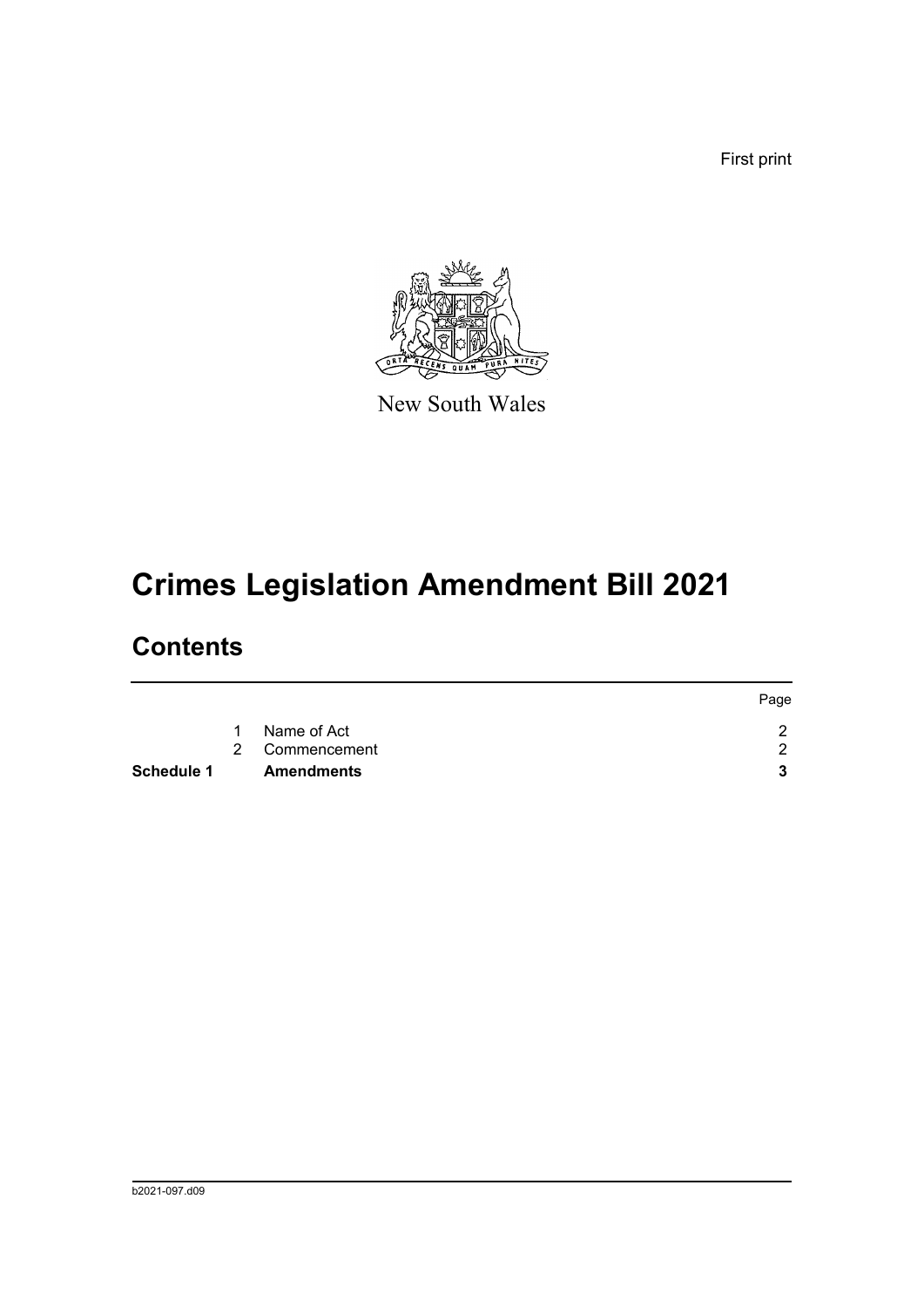

New South Wales

## **Crimes Legislation Amendment Bill 2021**

No , 2021

#### **A Bill for**

An Act to amend the *Crimes Act 1900*, the *Crimes (High Risk Offenders) Act 2006*, the *Law Enforcement (Powers and Responsibilities) Act 2002*, the *Surveillance Devices Act 2007*, the *Terrorism (High Risk Offenders) Act 2017* and the *Terrorism (Police Powers) Act 2002* for particular purposes.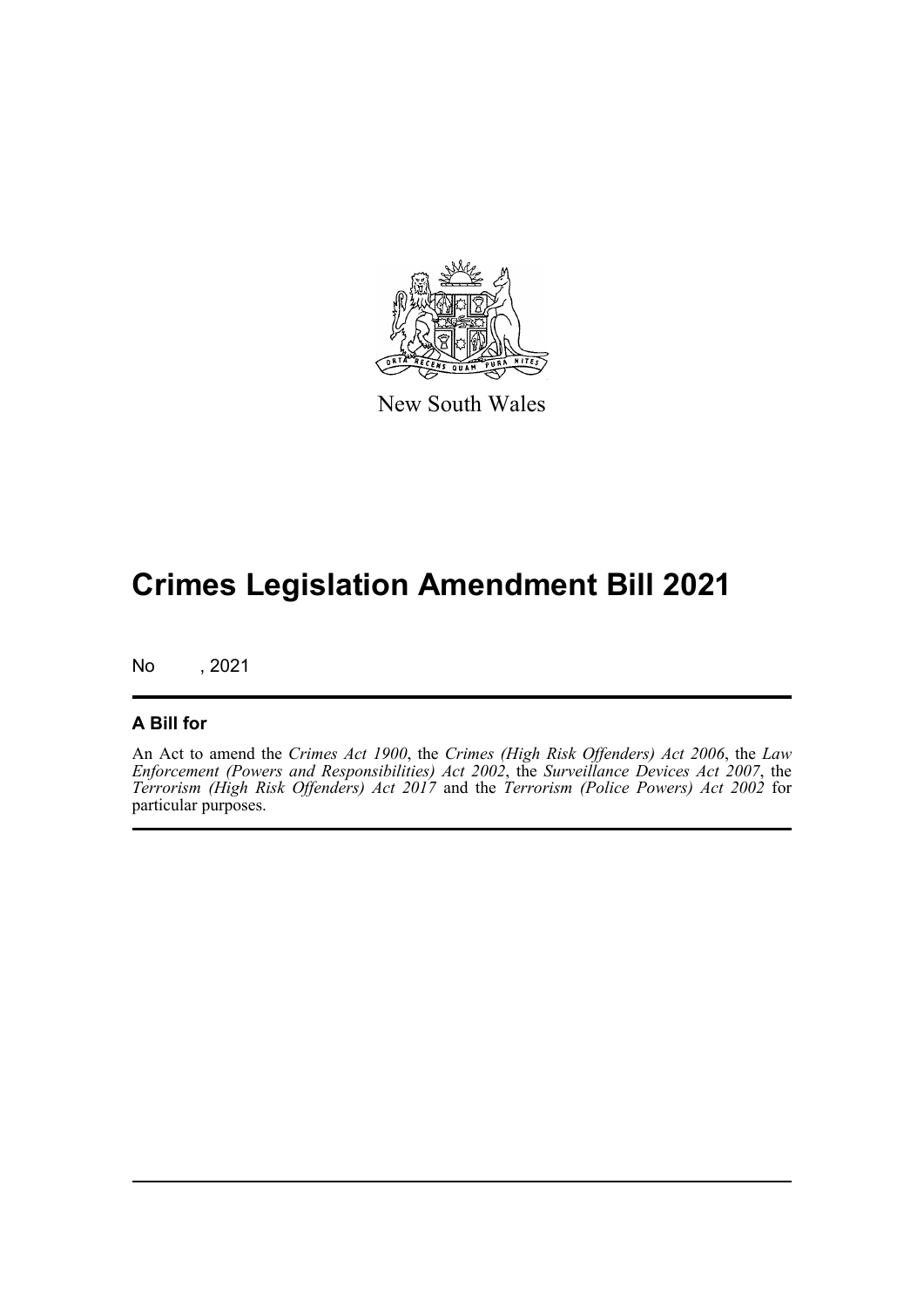<span id="page-5-1"></span><span id="page-5-0"></span>

|                | The Legislature of New South Wales enacts—             |
|----------------|--------------------------------------------------------|
| $\overline{1}$ | Name of Act                                            |
|                | This Act is the Crimes Legislation Amendment Act 2021. |
| $\overline{2}$ | <b>Commencement</b>                                    |
|                | This Act commences on the date of assent to this Act.  |

1 2 3

4 5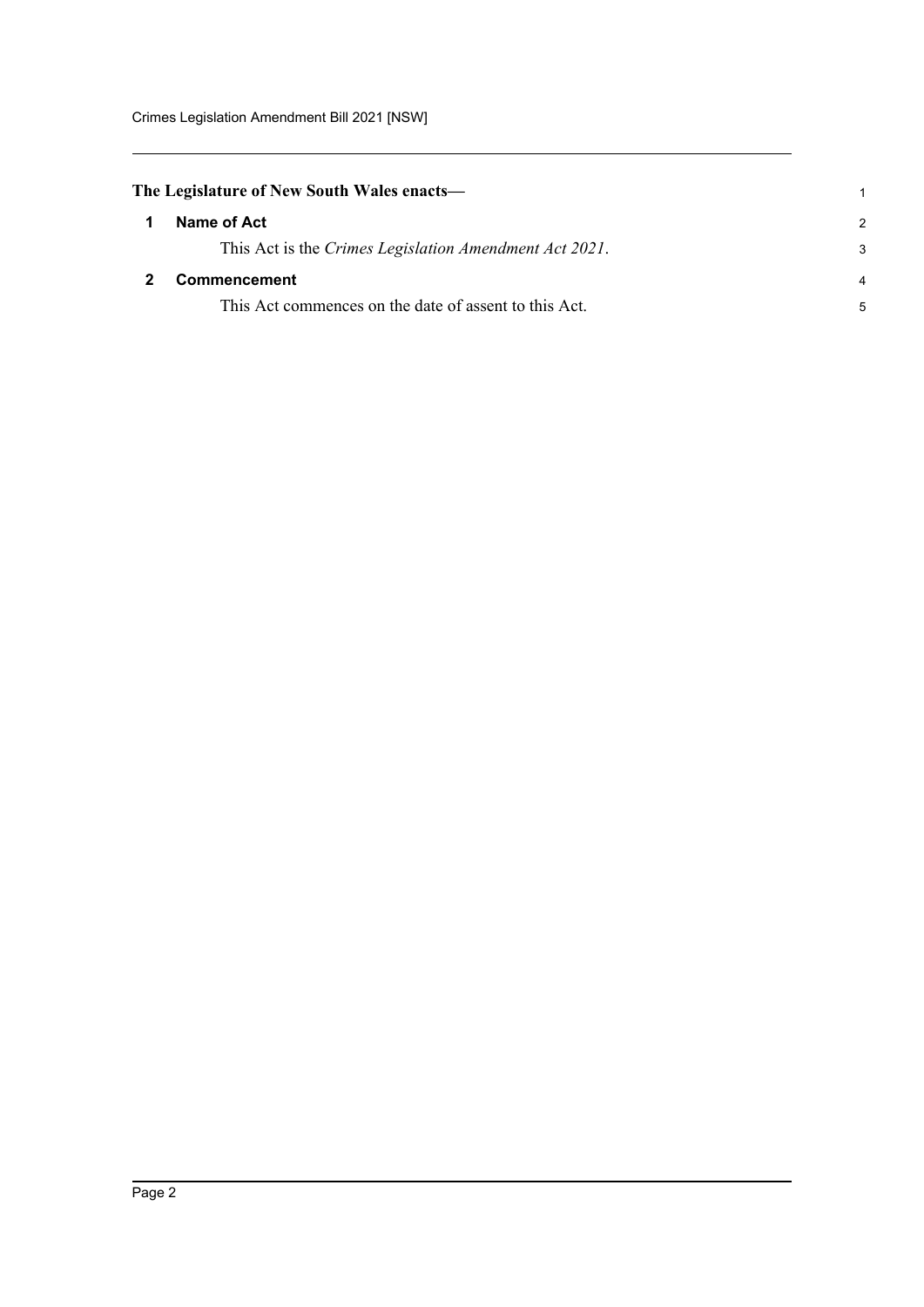<span id="page-6-0"></span>

|       | Schedule 1                           |                    |         | <b>Amendments</b>                                                                                                                                               | 1              |  |  |
|-------|--------------------------------------|--------------------|---------|-----------------------------------------------------------------------------------------------------------------------------------------------------------------|----------------|--|--|
| 1.1   |                                      |                    |         | Crimes Act 1900 No 40                                                                                                                                           | 2              |  |  |
|       |                                      |                    |         | Section 308H Unauthorised access to or modification of restricted data held in<br>computer (summary offence)                                                    | 3<br>4         |  |  |
|       |                                      |                    |         | Omit "not later than 12 months from when" from section 308H(4).                                                                                                 | 5              |  |  |
|       |                                      |                    |         | Insert instead "within 3 years of the date on which".                                                                                                           | 6              |  |  |
| 1.2   |                                      |                    |         | Crimes (High Risk Offenders) Act 2006 No 7                                                                                                                      | 7              |  |  |
| [1]   |                                      |                    |         | Section 5 Definitions of "serious sex offence" and "offence of a sexual nature"                                                                                 | 8              |  |  |
|       |                                      |                    |         | Omit section $5(1)(b4)$ and (b5). Insert instead—                                                                                                               | 9              |  |  |
|       |                                      |                    | (b4)    | an offence against the Commonwealth Criminal Code, section 272.8,<br>272.10, 272.11, 272.12, 272.13, 272.14, 272.15, 272.15A, 272.19 or<br>273.7,               | 10<br>11<br>12 |  |  |
|       |                                      |                    | (b5)    | an offence against the Commonwealth Criminal Code, section 471.22,<br>471.24, 471.25, 471.25A, 474.23A, 474.24A, 474.25B, 474.26, 474.27<br>or 474.27AA,        | 13<br>14<br>15 |  |  |
| $[2]$ | Section $5(2)(h3)$ and $(h4)$        |                    |         |                                                                                                                                                                 |                |  |  |
|       | Omit the paragraphs. Insert instead- |                    |         |                                                                                                                                                                 | 17             |  |  |
|       |                                      |                    | (h3)    | an offence against the Commonwealth Criminal Code, section 272.9,<br>272.18, 272.20, 273.6 or 273A.1,                                                           | 18<br>19       |  |  |
|       |                                      |                    | (h4)    | an offence against the Commonwealth Criminal Code, section 471.19,<br>471.20, 471.26, 474.22, 474.22A, 474.23, 474.25A or 474.27A,                              | 20<br>21       |  |  |
| [3]   |                                      | <b>Section 28B</b> |         |                                                                                                                                                                 | 22             |  |  |
|       | Insert after section 28A—<br>23      |                    |         |                                                                                                                                                                 |                |  |  |
|       | 28B                                  |                    |         | <b>Protected records inadmissible</b>                                                                                                                           | 24             |  |  |
|       |                                      | (1)                | person. | A protected record, or evidence of the contents of a protected record, is not<br>admissible in proceedings before a court, tribunal, authority or other body or | 25<br>26<br>27 |  |  |
|       |                                      | (2)                |         | A person cannot be compelled in the proceedings to—                                                                                                             | 28             |  |  |
|       |                                      |                    | (a)     | produce a protected record, or a copy of or extract from a protected<br>record, or                                                                              | 29<br>30       |  |  |
|       |                                      |                    | (b)     | disclose or give evidence of the contents of a protected record.                                                                                                | 31             |  |  |
|       |                                      | (3)                |         | In this section—                                                                                                                                                | 32             |  |  |
|       |                                      |                    |         | <i>protected record</i> means any of the following—                                                                                                             | 33             |  |  |
|       |                                      |                    | (a)     | the minutes of a meeting of the Assessment Committee or a<br>sub-committee, or a copy of or extract from the minutes,                                           | 34<br>35       |  |  |
|       |                                      |                    | (b)     | another record of the deliberations of the Assessment Committee or a<br>sub-committee, or a copy of or extract from the record.                                 | 36<br>37       |  |  |
|       |                                      |                    |         | sub-committee means a sub-committee formed by the Assessment Committee<br>under section 24AD.                                                                   | 38<br>39       |  |  |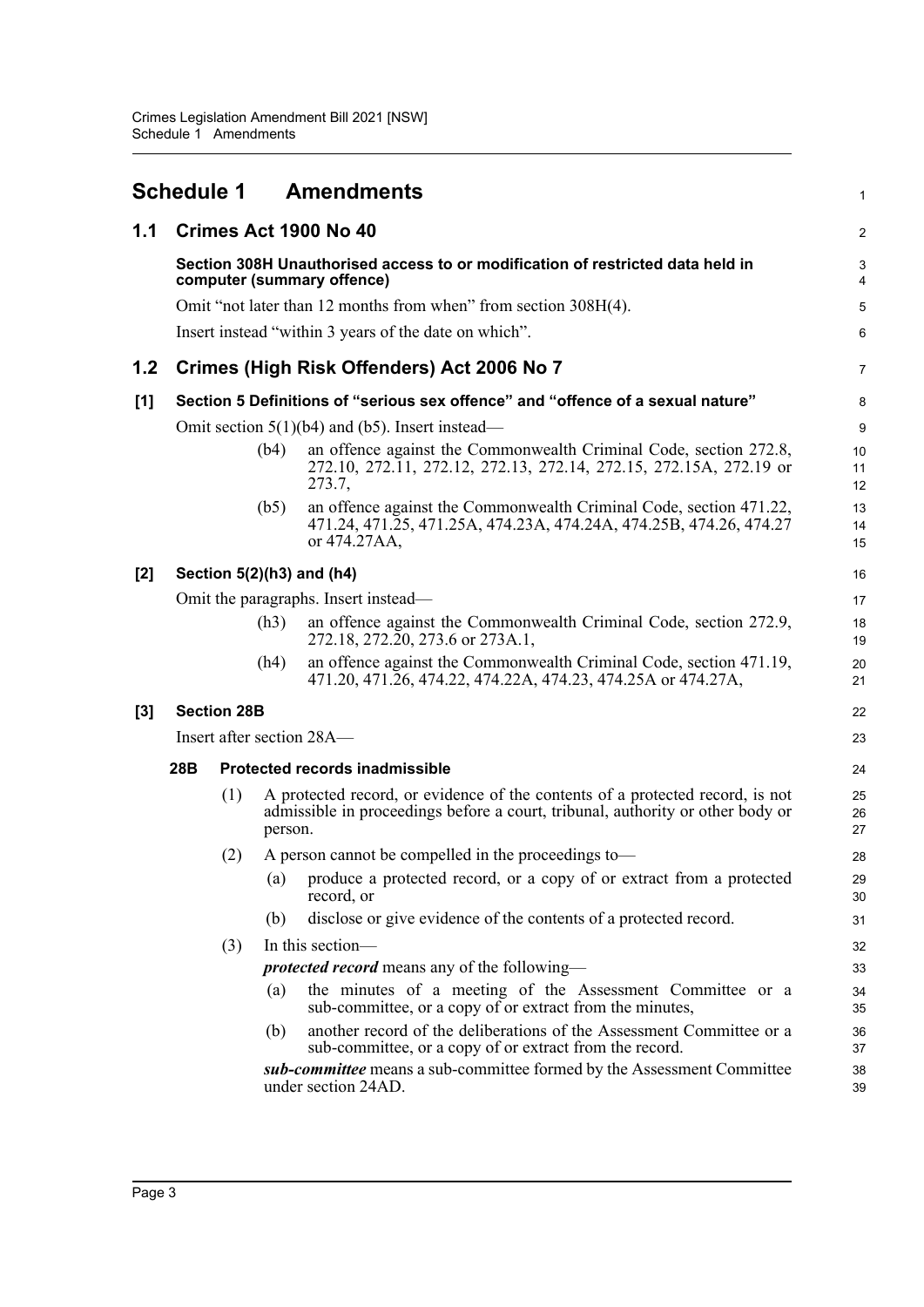| [4]   | Schedule 2 Savings, transitional and other provisions |                                    |                                                                                                                                                                                                                   |                |  |  |  |
|-------|-------------------------------------------------------|------------------------------------|-------------------------------------------------------------------------------------------------------------------------------------------------------------------------------------------------------------------|----------------|--|--|--|
|       |                                                       | Insert at the end of the Schedule- |                                                                                                                                                                                                                   |                |  |  |  |
|       | Part 11                                               |                                    | Provisions consequent on enactment of Crimes<br><b>Legislation Amendment Act 2021</b>                                                                                                                             |                |  |  |  |
|       | 20                                                    | <b>Definition</b>                  |                                                                                                                                                                                                                   |                |  |  |  |
|       |                                                       |                                    | In this Part—                                                                                                                                                                                                     | 6              |  |  |  |
|       |                                                       |                                    | <b>amending Act</b> means the Crimes Legislation Amendment Act 2021.                                                                                                                                              | $\overline{7}$ |  |  |  |
|       | 21                                                    |                                    | <b>Extension of scheme</b>                                                                                                                                                                                        | 8              |  |  |  |
|       |                                                       |                                    | The amendments made to this Act by the amending Act extend—                                                                                                                                                       | 9              |  |  |  |
|       |                                                       |                                    | to offences committed before the date of commencement of the<br>(a)<br>amendments, and                                                                                                                            | 10<br>11       |  |  |  |
|       |                                                       |                                    | to persons serving a sentence of imprisonment that commenced before<br>(b)<br>the date of commencement of the amendments, and                                                                                     | 12<br>13       |  |  |  |
|       |                                                       |                                    | to persons subject to an extended supervision order, interim supervision<br>(c)<br>order, continuing detention order or interim detention order<br>immediately before the date of commencement of the amendments. | 14<br>15<br>16 |  |  |  |
| 1.3   |                                                       |                                    | Law Enforcement (Powers and Responsibilities) Act 2002 No 103                                                                                                                                                     | 17             |  |  |  |
| [1]   |                                                       |                                    | <b>Section 46A Searchable offences</b>                                                                                                                                                                            | 18             |  |  |  |
|       |                                                       |                                    | Omit "and" from the end of section $46A(1)(a)(v)$ .                                                                                                                                                               | 19             |  |  |  |
| $[2]$ | Section 46A(1)(a)(vi)                                 |                                    |                                                                                                                                                                                                                   |                |  |  |  |
|       |                                                       |                                    | Insert after section $46A(1)(a)(v)$ —                                                                                                                                                                             | 21             |  |  |  |
|       |                                                       |                                    | a computer offence, and<br>$(v_i)$                                                                                                                                                                                | 22             |  |  |  |
| [3]   | Section 46A(2)                                        |                                    |                                                                                                                                                                                                                   |                |  |  |  |
|       | Insert in alphabetical order—                         |                                    |                                                                                                                                                                                                                   |                |  |  |  |
|       |                                                       |                                    | computer offence means an offence under the Crimes Act 1900, Part 6.                                                                                                                                              | 25             |  |  |  |
| [4]   |                                                       | <b>Section 60A</b>                 |                                                                                                                                                                                                                   | 26             |  |  |  |
|       |                                                       |                                    | Insert after section 60-                                                                                                                                                                                          | 27             |  |  |  |
|       | 60A                                                   |                                    | Applications for warrants by email                                                                                                                                                                                |                |  |  |  |
|       |                                                       | (1)                                | Despite the requirement under section $60(1)$ that an application for a warrant<br>be made in person, a person may apply for a warrant—                                                                           | 29<br>30       |  |  |  |
|       |                                                       |                                    | by email, or<br>(a)                                                                                                                                                                                               | 31             |  |  |  |
|       |                                                       |                                    | in another way prescribed by the regulations for the purposes of this<br>(b)<br>section.                                                                                                                          | 32<br>33       |  |  |  |
|       |                                                       | (2)                                | The eligible issuing officer must not issue the warrant unless the information<br>given by the applicant in, or in relation to, the application is verified—                                                      | 34<br>35       |  |  |  |
|       |                                                       |                                    | before the eligible issuing officer on oath or affirmation, or<br>(a)                                                                                                                                             | 36             |  |  |  |
|       |                                                       |                                    | by affidavit.<br>(b)                                                                                                                                                                                              | 37             |  |  |  |
|       |                                                       | (3)                                | The requirement under subsection (2) for information to be verified before an<br>eligible issuing officer is taken to be satisfied if—                                                                            | 38<br>39       |  |  |  |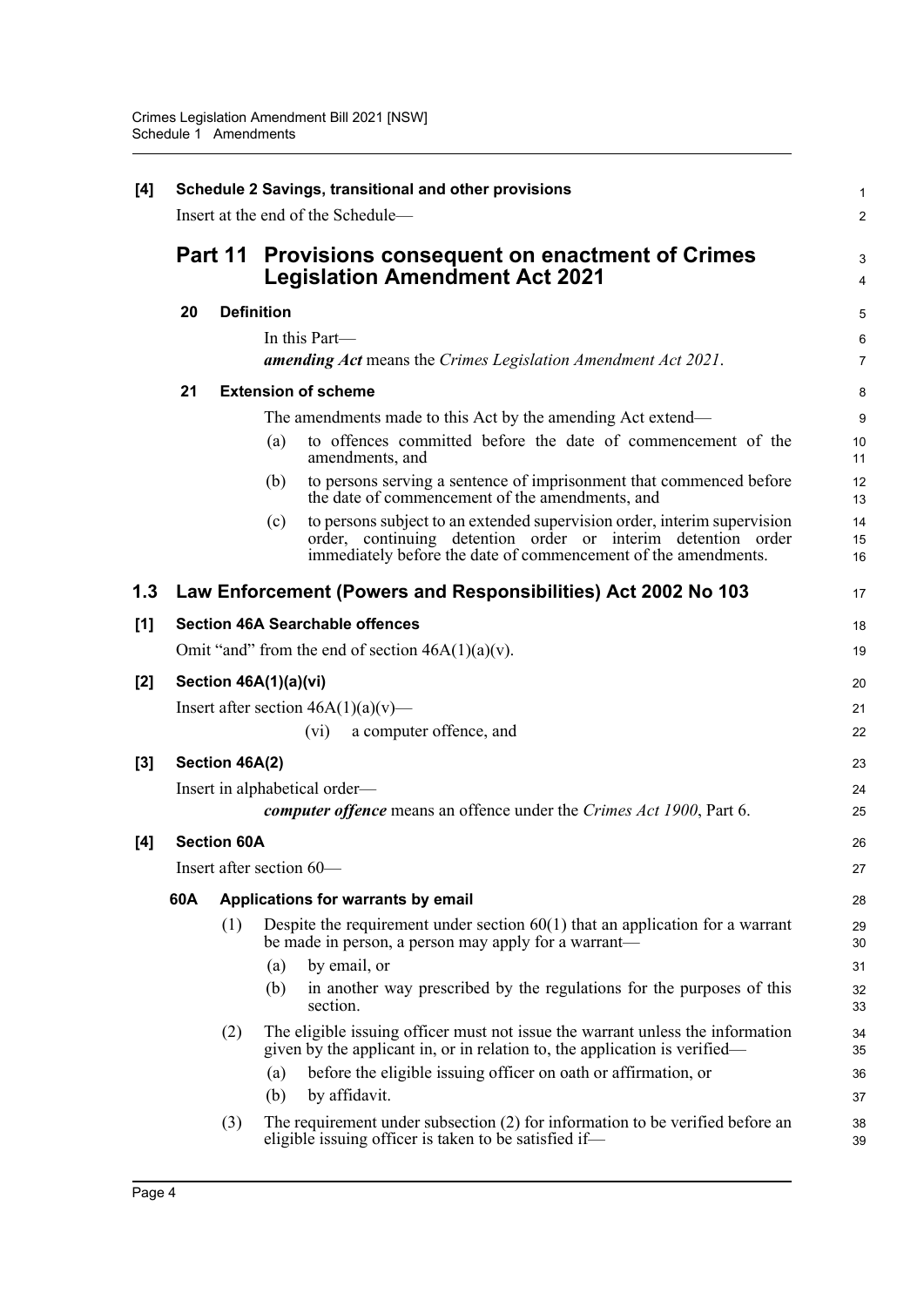|     |                                                               | (a)      | the applicant appears before the issuing officer by audio visual link or<br>telephone, and                                                                                                                                        | $\mathbf{1}$<br>$\overline{2}$ |  |  |
|-----|---------------------------------------------------------------|----------|-----------------------------------------------------------------------------------------------------------------------------------------------------------------------------------------------------------------------------------|--------------------------------|--|--|
|     |                                                               | (b)      | the issuing officer administers the oath or affirmation by the same<br>means.                                                                                                                                                     | 3<br>$\overline{4}$            |  |  |
|     | (4)                                                           |          | If the eligible issuing officer issues the warrant on an application made by<br>email, the issuing officer may—                                                                                                                   | 5<br>$\,6\,$                   |  |  |
|     |                                                               | (a)      | email the signed warrant to the applicant, and                                                                                                                                                                                    | $\overline{7}$                 |  |  |
|     |                                                               | (b)      | email the signed occupier's notice to the applicant.                                                                                                                                                                              | 8                              |  |  |
|     | (5)                                                           |          | If the eligible issuing officer emails the signed warrant or signed occupier's<br>notice to the applicant, a person executing the warrant may—                                                                                    | 9<br>10                        |  |  |
|     |                                                               | (a)      | for the purposes of section 67—serve a copy of the signed occupier's<br>notice produced by the email transmission, and                                                                                                            | 11<br>12                       |  |  |
|     |                                                               | (b)      | for the purposes of section 69—produce a copy of the signed warrant<br>produced by the email transmission.                                                                                                                        | 13<br>14                       |  |  |
|     | (6)                                                           |          | This section does not apply to telephone warrants.                                                                                                                                                                                | 15                             |  |  |
|     | (7)                                                           |          | Despite section 59(2) and $(3)$ —                                                                                                                                                                                                 | 16                             |  |  |
|     |                                                               | (a)      | this section does not apply to notices to produce documents issued<br>under Division 3, and                                                                                                                                       | 17<br>18                       |  |  |
|     |                                                               | (b)      | subsections $(4)$ and $(5)$ , to the extent that the subsections require or<br>provide for occupier's notices, do not apply to warrants issued under<br>Part 6 or Part 11, Division 2.                                            | 19<br>20<br>21                 |  |  |
|     | (8)                                                           |          | Subsections $(2)$ – $(5)$ apply to detention warrants issued under Part 9.                                                                                                                                                        | 22                             |  |  |
|     | (9)                                                           |          | This section is repealed at the beginning of the day that is 2 years after it<br>commences.                                                                                                                                       | 23<br>24                       |  |  |
| [5] |                                                               |          | Section 99 Power of police officers to arrest without warrant                                                                                                                                                                     | 25                             |  |  |
|     |                                                               |          | Omit section 99(3). Insert instead—                                                                                                                                                                                               | 26                             |  |  |
|     | (3)                                                           |          | The arresting police officer or another police officer must, as soon as is<br>reasonably practicable, take the person who has been arrested under this<br>section before an authorised officer to be dealt with according to law. | 27<br>28<br>29                 |  |  |
|     |                                                               |          | Note— A police officer may discontinue the arrest of a person at any time and without<br>taking the arrested person before an authorised officer—see section 105.                                                                 | 30<br>31                       |  |  |
| [6] | Section 99(7)                                                 |          |                                                                                                                                                                                                                                   |                                |  |  |
|     | Insert after section $99(6)$ —                                |          |                                                                                                                                                                                                                                   |                                |  |  |
|     | (7)                                                           |          | In this section-                                                                                                                                                                                                                  | 34                             |  |  |
|     |                                                               | section. | arresting police officer means the police officer arresting a person under this                                                                                                                                                   | 35<br>36                       |  |  |
| 1.4 |                                                               |          | <b>Surveillance Devices Act 2007 No 64</b>                                                                                                                                                                                        | 37                             |  |  |
| [1] | <b>Section 4 Definitions</b>                                  |          |                                                                                                                                                                                                                                   |                                |  |  |
|     | Insert in alphabetical order in section $4(1)$ —              |          |                                                                                                                                                                                                                                   |                                |  |  |
|     | surveillance device warrant particulars—see section $20(1)$ . |          |                                                                                                                                                                                                                                   |                                |  |  |
| [2] |                                                               |          | Section 17 Application for a surveillance device warrant                                                                                                                                                                          | 41                             |  |  |
|     |                                                               |          | Omit section $17(3)$ –(5). Insert instead—                                                                                                                                                                                        | 42                             |  |  |

**[6] Section 99(7)**

 $[1]$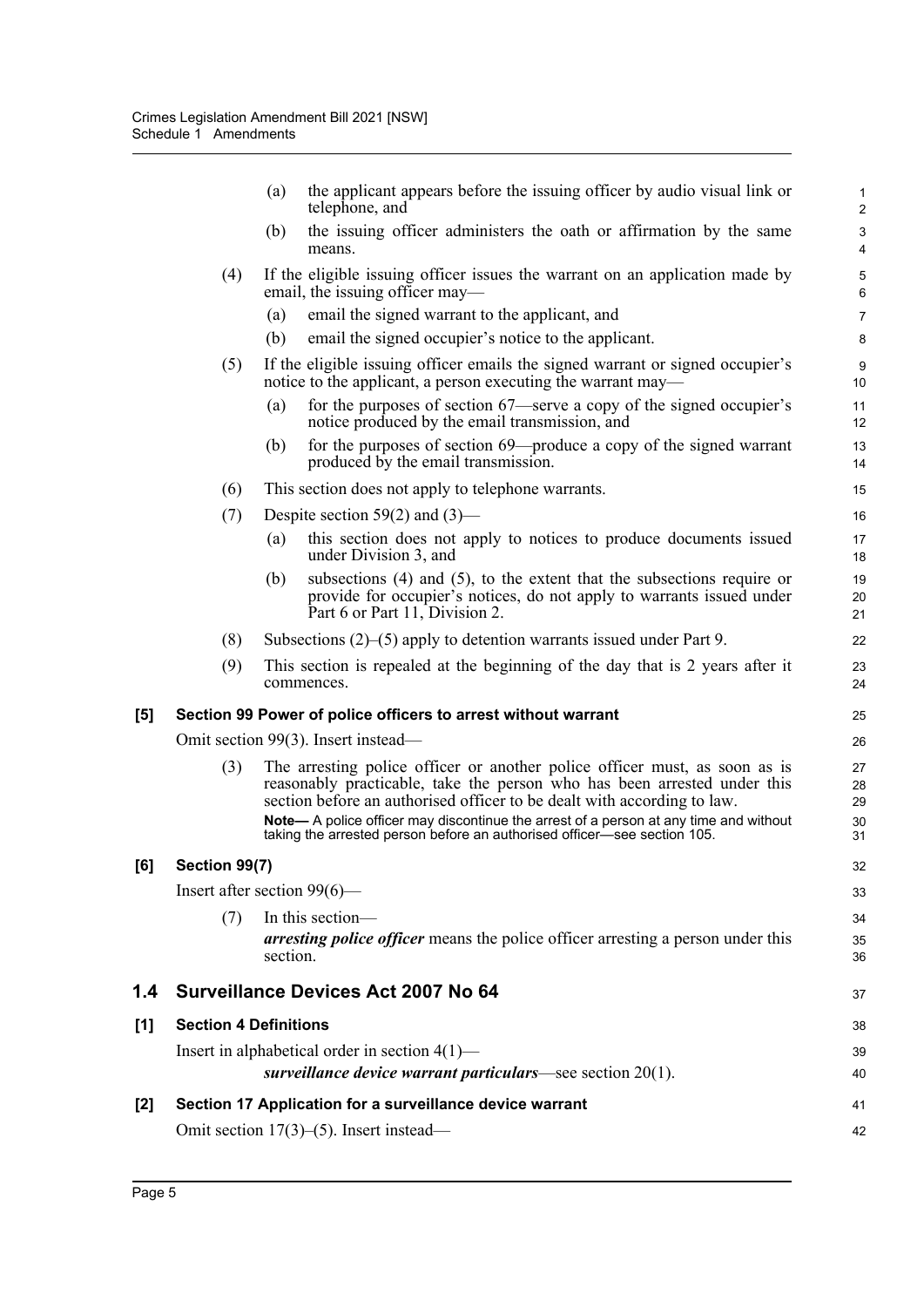|     | (3)            |                    | The application must be in the form of an affidavit that—                                                                                                                                                                              | 1                            |
|-----|----------------|--------------------|----------------------------------------------------------------------------------------------------------------------------------------------------------------------------------------------------------------------------------------|------------------------------|
|     |                | (a)                | includes the information required to complete the surveillance device<br>warrant particulars, and                                                                                                                                      | $\overline{\mathbf{c}}$<br>3 |
|     |                | (b)                | sets out the grounds on which the warrant is sought, and                                                                                                                                                                               | 4                            |
|     |                | (c)                | sets out the details of any alternative means of obtaining the evidence or<br>information sought under the warrant and the extent to which those<br>means may assist or prejudice the investigation, and                               | 5<br>6<br>7                  |
|     |                | (d)                | states whether any attempts have been made to use an alternative means<br>and, if so, the result of the attempts, and                                                                                                                  | 8<br>9                       |
|     |                | (e)                | sets out the details of any previous warrant or emergency authorisation<br>sought or issued under this Act in relation to the relevant offence, and                                                                                    | 10<br>11                     |
|     |                | (f)                | as far as reasonably practicable, identifies persons who may be<br>incidentally recorded by the surveillance device, and                                                                                                               | 12<br>13                     |
|     |                | (g)                | includes any information known to the applicant that may be adverse to<br>the warrant application or, if no adverse information is known, a<br>statement to that effect.                                                               | 14<br>15<br>16               |
|     | (4)            |                    | The application may be made in a form other than an affidavit if the law<br>enforcement officer believes that-                                                                                                                         | 17<br>18                     |
|     |                | (a)                | the immediate use of a surveillance device is necessary for a purpose<br>referred to in subsection $(1)(c)$ or $(1A)(c)$ , and                                                                                                         | 19<br>20                     |
|     |                | (b)                | it is impracticable for the application to be prepared and sworn in the<br>form of an affidavit for the purpose of making the application as<br>required by subsection $(3)$ .                                                         | 21<br>22<br>23               |
|     | (5)            |                    | If subsection $(4)$ applies, the applicant must—                                                                                                                                                                                       | 24                           |
|     |                | (a)                | provide the eligible Judge or eligible Magistrate with any information<br>the eligible Judge or eligible Magistrate considers is reasonably<br>practicable in the circumstances, and                                                   | 25<br>26<br>27               |
|     |                | (b)                | within 72 hours after making the application, send a duly sworn<br>affidavit that includes the information required under subsection (3) to<br>the eligible Judge or eligible Magistrate, whether or not a warrant has<br>been issued. | 28<br>29<br>30<br>31         |
| [3] | Section 17(5A) |                    |                                                                                                                                                                                                                                        | 32                           |
|     |                |                    | Omit "in subsections (3) and (3A)". Insert instead "required under subsection (3)".                                                                                                                                                    | 33                           |
| [4] |                |                    | Schedule 1 Savings, transitional and other provisions                                                                                                                                                                                  | 34                           |
|     |                |                    | Insert at the end of the Schedule-                                                                                                                                                                                                     | 35                           |
|     | Part 5         |                    | <b>Provisions consequent on enactment of Crimes</b><br><b>Legislation Amendment Act 2021</b>                                                                                                                                           | 36<br>37                     |
|     | 11             | <b>Definitions</b> |                                                                                                                                                                                                                                        | 38                           |
|     |                |                    | In this Part-                                                                                                                                                                                                                          | 39                           |
|     |                |                    | amended, in relation to a provision, means the provision as in force on and<br>from the date this clause commences.                                                                                                                    | 40<br>41                     |
|     |                |                    | amending Act means the Crimes Legislation Amendment Act 2021.                                                                                                                                                                          | 42                           |
|     |                |                    | <i>previous</i> , in relation to a provision, means the provision as in force before the                                                                                                                                               | 43                           |
|     |                |                    | date this clause commenced.                                                                                                                                                                                                            | 44                           |

**[3] Section 17(5A)**